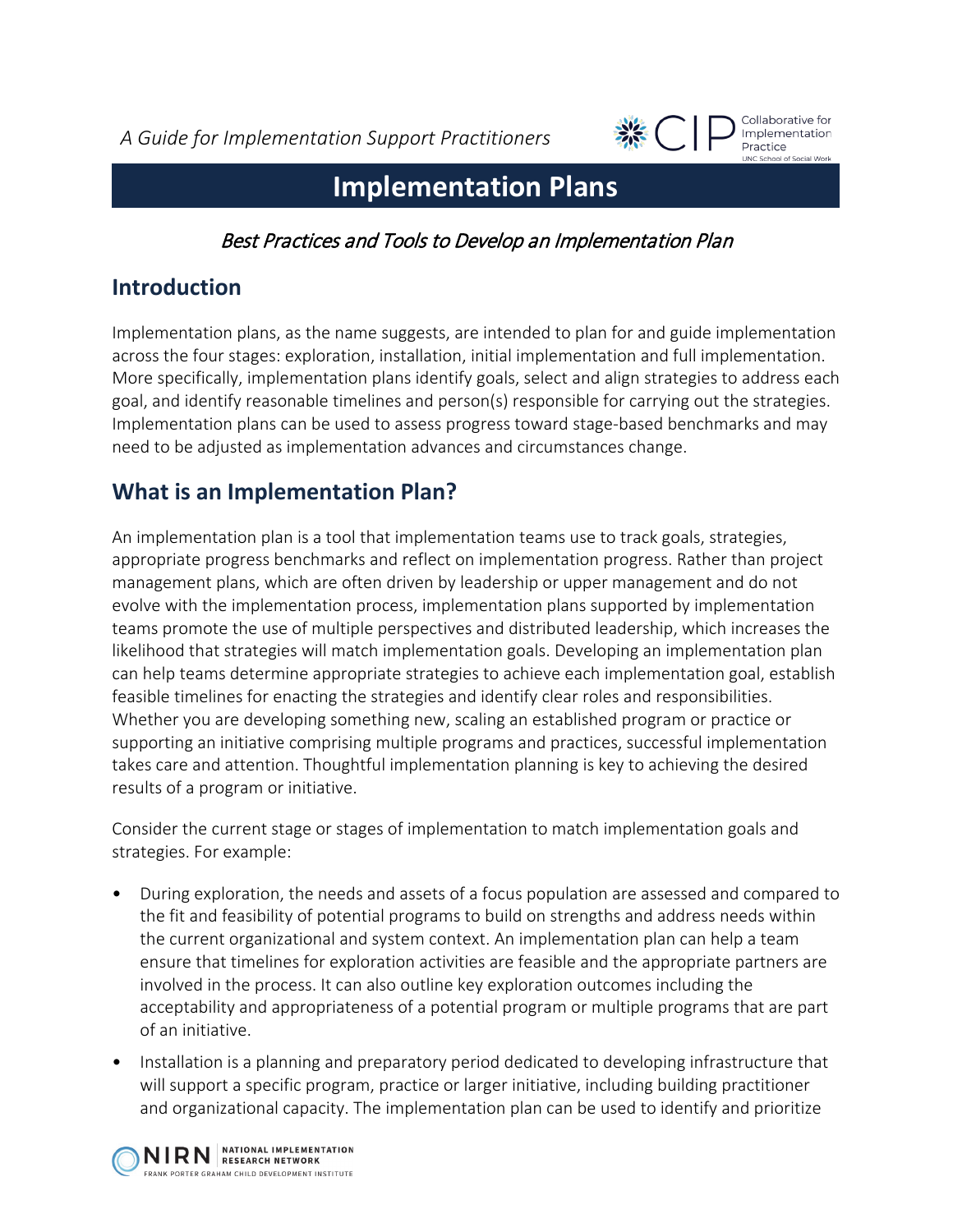goals related to the development of infrastructure, team activities and communication protocols needed to support implementation of the program. In this stage, a key implementation outcome is adoption of the program, practice or initiative. It is particularly important for teams to surface adaptive challenges that are likely to arise in the course of initiating or implementing a new program, practice or initiative  $-$  and to plan for addressing them.

- Initial implementation begins when staff initiate use of the program or practice or parts of an initiative; it is a time of learning, with attention to using data for continuous improvement and for identifying and addressing adaptive issues that may affect implementation. As improvement efforts are identified and infrastructure needs potentially shift, an implementation plan helps in tracking changes over time. Initial implementation outcomes including feasibility, reach, fidelity and implementation cost can also be identified in the plan.
- Finally, full implementation occurs when the majority of practitioners can skillfully deliver the program or practice or all parts of an initiative, and the focus population experiences improved outcomes or results. An implementation plan can support sustainability in detailing the ongoing infrastructure, team activities and communication strategies in place, as well as any efficiencies that have been developed.

#### **What Are Best Practices for Developing an Implementation Plan?**

Implementation support practitioners can work with implementation teams to carry out the following process to develop an implementation plan.

- **Identify the implementation stage(s).** Use the implementation stages to assess a program or practice's current status and identify what stage of implementation the effort is currently in. It is possible that implementation is in more than one stage at the same time. This is particularly true for initiatives implementing more than one program or practice. Therefore, a team may develop an implementation plan that spans multiple stages based on the current status of a program or practice or parts of an initiative.
- Use implementation diagnostics. Diagnostics such as the Implementation Stages Planning Tool and infrastructure assessments, to identify goals at each stage of implementation that are critical to making progress toward benchmarks and implementation outcomes.
- Match the overall result and implementation goal with an appropriate strategy. Implementation strategies are the activities we conduct to make progress toward implementation benchmarks and outcomes at each stage<sup>[1](#page-4-0)</sup>. However, goals and strategies are often mismatched<sup>[2](#page-4-1)</sup>, and we often rely too heavily on commonly used strategies — such as training — even when they are not aligned with our implementation goals. Proper alignment between goals and strategies can increase the likelihood of attention to unique implementation needs, resulting in greater implementation success. For example, if an implementation goal is effective bidirectional communication with external partners, the team should identify a method of communication that is feasible and meaningful to the



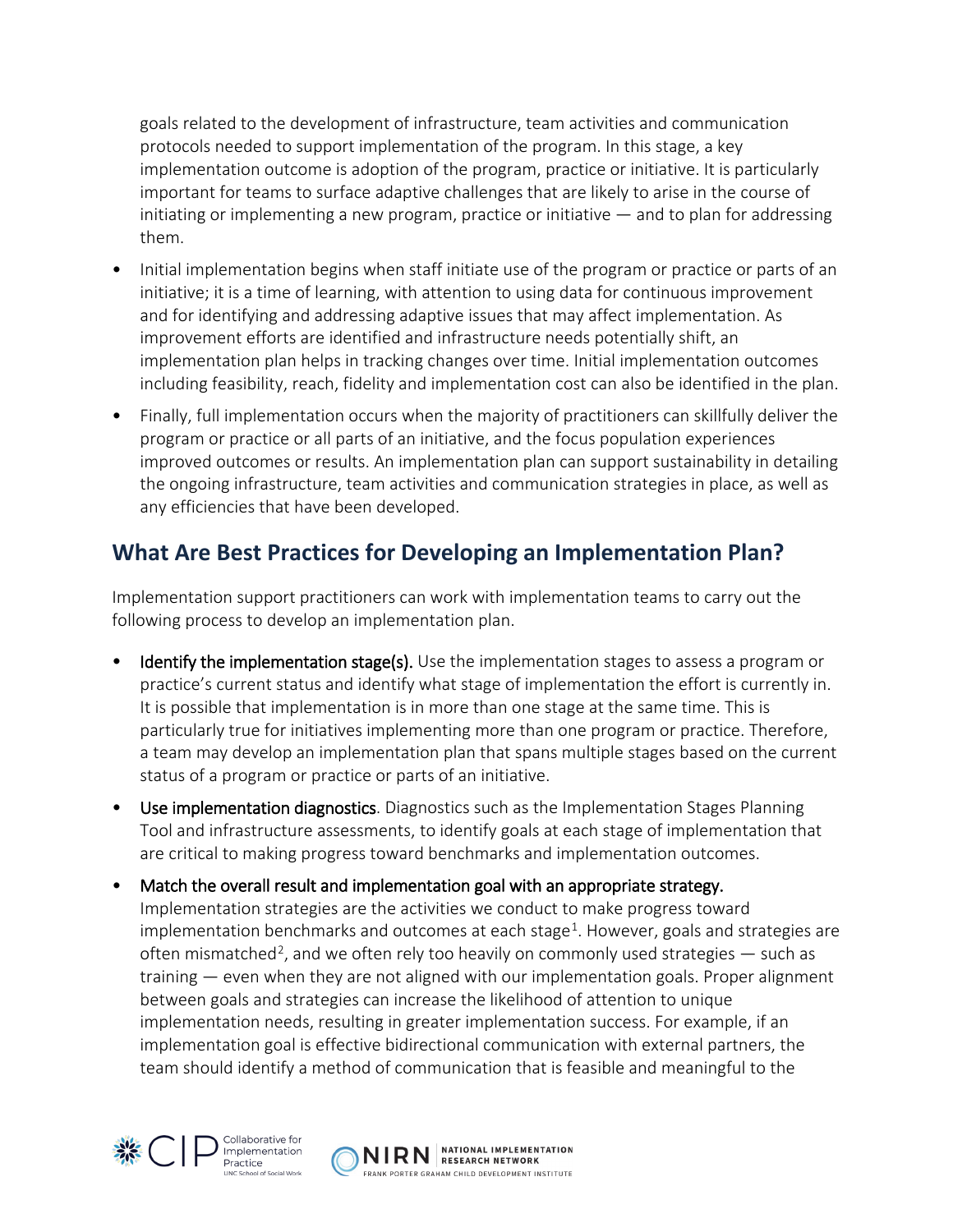identified partners (such as texting or social media to reach youth and young adult stakeholders or program participants).

- Identify realistic and feasible timelines for carrying out each strategy. Developing timelines can assist with identifying incremental tasks that may need to occur to reach milestones. Revisit those timelines periodically to ensure they remain realistic and adjust as needed if unforeseen events arise.
- Identify person(s) responsible for carrying out each strategy. Determine which team members or external partners have the ability and time to carry out each strategy. Some implementation strategies may require more than one or two people to coordinate. Clearly identifying responsible parties develops role clarity among members — ensuring there is agreement on the authority, responsibilities and tasks held by each individual.
- Identify the resources needed to carry out each strategy. For example, if communication with youth via text is the strategy, a practitioner will need a phone with unlimited text messages and time to engage youth in text conversations. Additionally, organizational policies regarding communication with participants might need to be revised to support this new form of engagement.
- Anticipate adaptive challenges. Adaptive challenges often involve differing views of the problem and differing perspectives on what constitutes a viable solution. Given the complex nature of implementation goals within a fluid context — possibly including changing stakeholders — it is critical to anticipate potential adaptive challenges when planning for implementation. As teams identify strategies to address their goal, they should proactively consider what kinds of adaptive challenges they might encounter in their context. For example, if the team decides that engaging diverse stakeholders is a strategy to gain buy-in, team members should be prepared to address potential power dynamics and voices that may dominate the conversation, manage expectations around stakeholders' perceived decision-making authority, and encounter and use data that do not support what the team was hoping to hear. Teams that anticipate adaptive challenges will be more nimble and responsive when they arise.
- **Identify benchmarks of success.** These should be guided by the appropriate stage-based outcomes. Action Guide #5 on identifying implementation stages provides additional guidance on stage-based outcomes.



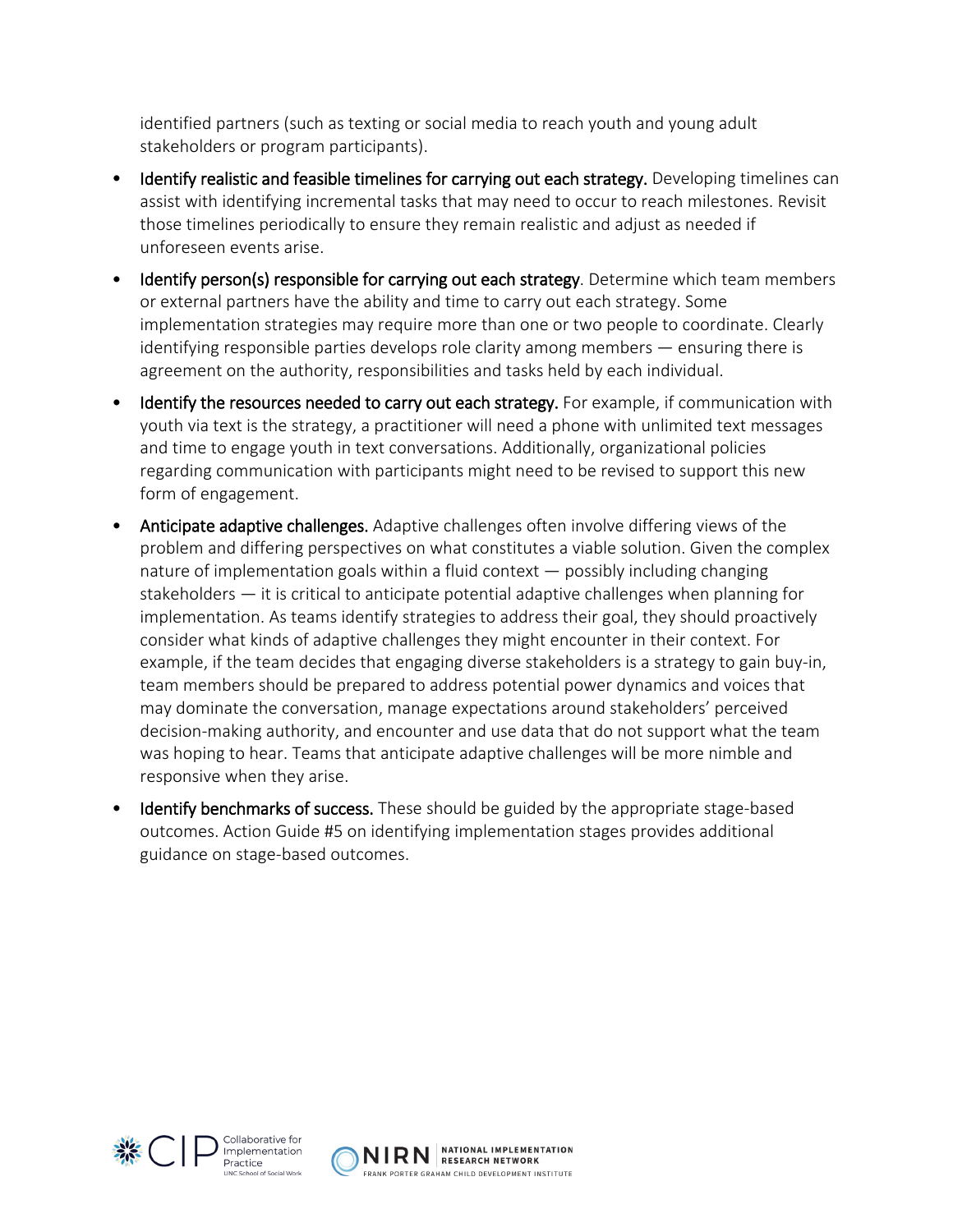### **What Principles and Competencies are Needed to Develop an Implementation Plan?**

Implementation support practitioners can facilitate the implementation process by supporting the co-creation of implementation plans. Implementation plans should be collaboratively developed by the implementation team together with community partners and members of the focus population who will have a role in the implementation of the selected program or practice. Specific principles and competencies<sup>[3](#page-4-2)</sup> relevant to developing an implementation plan are described below.

#### **Principles**

*Principles guide and underpin implementation support practitioners' work.* 

- Be curious: Ask questions, tolerate uncertainty and ambiguity.
- Advance equity: Integrate equity components.
- Be committed: Bring patience, resilience and a willingness to challenge the status quo.
- Use critical thinking: Explore diverse elements in implementation planning.

#### **Competencies**

*Competencies are the necessary knowledge, resources and skills for the implementation support practitioners' work.* 

- Co-design: Support collaborative implementation planning involving all relevant stakeholders.
- Broker: Identify stakeholders not yet part of implementation, seek to understand their disconnect and identify strategies for inclusion and power sharing.
- Address power differentials: Seek and gain buy-in from formal and informal leaders.
- Build capacity: Work with stakeholders to assess capacity strengths and needs.
- Use implementation strategies: Collaborate with stakeholders to assess and discuss the appropriateness of different implementation resources.
- Grow and sustain relationships: Regulate distress by creating space for stakeholders to discuss challenges and dispute assumptions.
- Facilitation: Serve as a facilitator for planning.
- Cultivate leaders and champions: Seek ways to develop stakeholder-centered leadership through implementation activities.